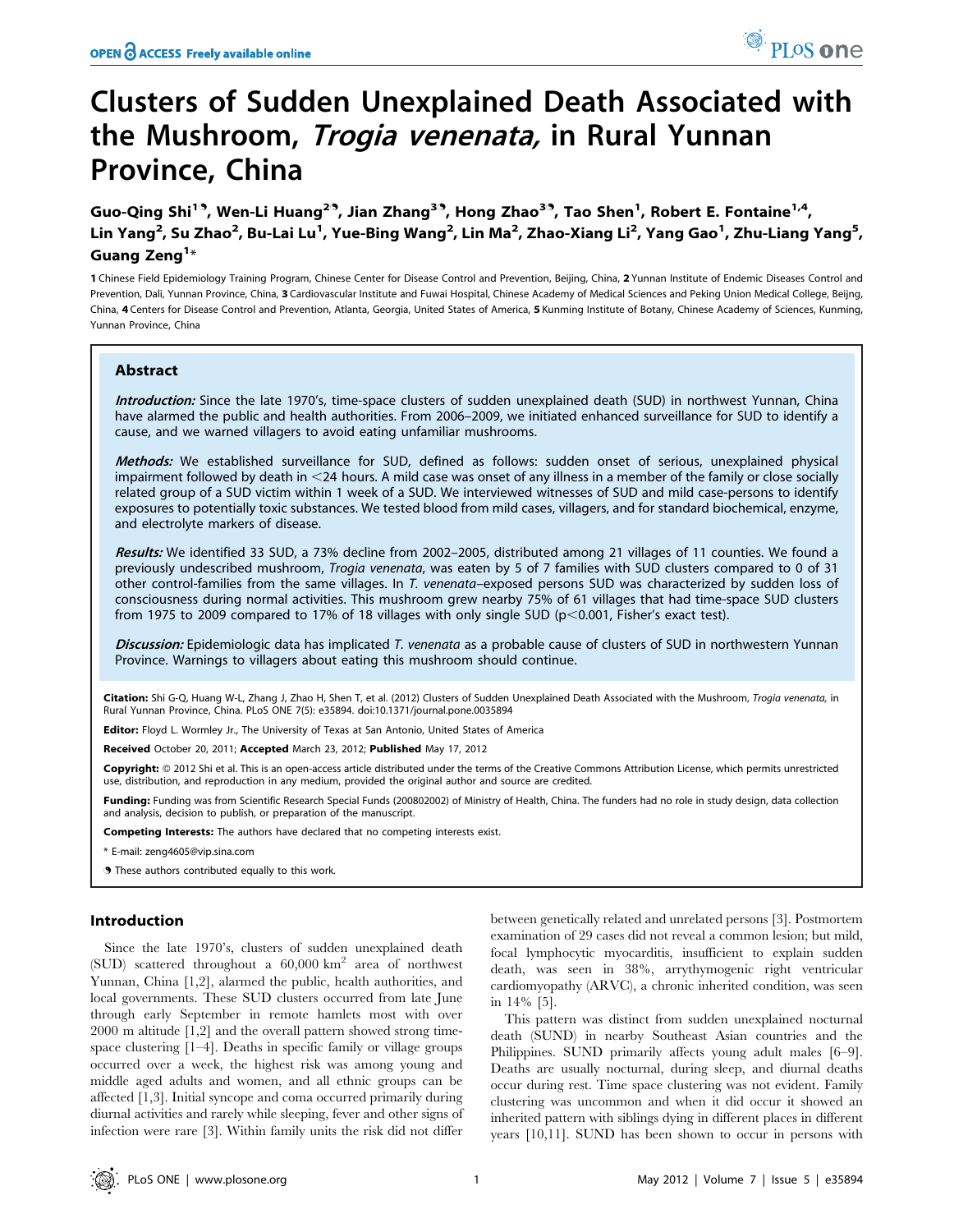electrocardiograms that have a pattern typical of the Brugada syndrome [11–14]. A polymorphic genetic mutation is responsible for this conduction defect in Southeast Asians [15–17]. Several other inherited conduction and structural heart defects also cause sporadic sudden cardiac death including the long QT syndrome, ARVC, and catecholaminergic polymorphic ventricular tachycardia (CPVT) [18,19]. Unlike SUNDS and these inherited defects, the pattern of Yunnan SUD pointed to brief exposure to an environmental agent.

In 2005, we launched a special surveillance system throughout previously affected counties. Field investigations done in 2005 indicated that the deaths were likely cardiac in origin and implicated picking or eating wild mushrooms as a probable common exposure. However, no specific mushroom species was linked to these sudden deaths.

In general, deaths from mushroom intoxication is preceded and accompanied by characteristic disease syndromes [20]. Amatoxins, cyclic peptides from several species of the genera Amanita, Lepiota, and Galerina, produce gastroenteritis followed from 2–6 days after ingestion by liver necrosis [21–23]. The low LD50 ( $\leq$ 1 mg/kg) from the most toxic amatoxin reflect a fatal dose from eating as little as one mushroom, a case fatality rate of 10–15%, and a high incidence of hepatic failure among exposed persons [21,22]. Orellinine from Cortinarius species causes acute renal failure that can lead to chronic renal failure [21,22]. A case series in 1957 reported an 11% case fatality rate [21]. However, in more modern accounts, an 8% incidence of end-stage renal failure requiring hemodialysis or kidney transplantation has apparently replaced mortality [21]. Severe poisoning from Gyromitra mushrooms can result in hepatic failure, delirium, seizures, and coma [24]. Death occurs in 2% to 10% of Gyromitra poisonings. In 2004 in Japan, an epidemic of encephalopathy with 19 deaths occurred among patients with pre-existing chronic renal failure, many of whom had eaten Pleurocybella porrigens a few days to weeks before onset [25]. Further attribution of causation of the epidemic to this mushroom remains speculative. Fatalities from rhabdomyolysis following ingestion of Tricoloma equestre and Rusella subnigrcans have occurred, and three toxic cycloprop-2-ene carboxylic acids have been identified from *R. subnigricans* [25–28]. A few other mushroom toxins rarely cause death if eaten in large amounts particularly by young children [21,24]. In contrast to these known causes of fatal mushroom poisoning, the sudden deaths in Yunnan did not display the characteristic premortem syndromes of these other mushrooms.

Accordingly, in 2006 we initiated intensified surveillance and follow-up of new SUDs to identify a specific toxic mushroom or a toxic substance (e.g. heavy metals) concentrated in several mushroom species. We report herein the epidemiology of SUD from 2006–2009 which focused subsequent control measures and toxicological studies on heretofore undescribed mushroom now known as Trogia venenata [29].

# Methods

#### Surveillance

We established a surveillance system for timely detection of SUD throughout 22 previous affected counties. We defined SUD as any death after exclusion of known causes, in a person who had sudden loss of ability to carry out normal activity due to serious physical impairment with death following in  $\leq$ 24 h. We defined a SUD cluster as  $\geq$  2 SUD occurring in a village within 30 days. We defined a mild case as any illness in the same household or nearby related households during one week before or after a SUD.

We trained staff of 22 county CDCs to apply the case definition, take required samples and data and report. Each county CDC in turn trained staff of township hospitals. Township hospital staff then trained village doctors. We required village and township doctors to report SUD consistent with our definition within 2 hours. Yunnan Bureau of Health also issued a document requiring all CDC in Yunnan at or above the county level to report SUD.

#### Field investigation

For each detected SUD or SUD cluster we interviewed witnesses of the SUD, mild case-persons, well family members of SUD victims, and local doctors to collect the information about daily activities, exposure to mushrooms and other toxic or potentially toxic substances and symptoms and signs of illness. We also selected other asymptomatic villagers within 10 years of age of the SUD victim as control villagers. We asked them the same questions about exposures. We developed local mushroom photo album that included edible and toxic mushrooms and mushrooms of unknown toxicity. We used it to aid in determining the type of mushroom exposure during 2 weeks prior to the SUD of deceased persons, their family members, and control-villagers.

# Mushroom identification and reconnaissance

In 2006, we found that SUD victims at 2 widely separated villages had eaten the same mushroom before death. A mushroom morphological expert from Kunming Institute of Botany, Chinese Academy of Science (co-author YZL) identified the genus of this mushroom as Trogia and found that it did not belong to any previously described species of this genus. This mushroom is now established as a new species, Trogia venenata (Mycobank registration number MB 561711) [29]. At all subsequent village investigations mushrooms of this type were searched for and similarly identified. We initiated T. venenata reconnaissance in 61 villages affected with SUD clusters from 1975 to 2009, 18 villages with single SUD cases reported from 1975 to 2009, and 15 villages that did not report SUD from 1975 to 2009 but were from the same townships as villages with SUD clusters. Before June 2006, we visited all villages with previous SUD clusters and warned all villages not to eat unfamiliar mushrooms. In May, 2008, we repeated this warning using local names and descriptions of T. venenata.

#### Biological specimens

We collected blood serum of suspect mild cases, family member (lived together 2 weeks prior to the SUD or in socially related villagers with recent activities in common) and villager-controls. Suspecting cardiac toxicity, we determined creatine kinase (CK), creatine kinase MB isoenzyme (CKMB), a-hydroxybutyrate dehydrogenase ( HBDH), cardiac troponin I (TNI), myoglobin (Mb/MYO), and gamma-glutamyltransferase (GGT). Since the cause of death was otherwise unknown, we also ran a panel of standard biochemical markers that would be relevant in the characterization of any illness of unknown cause. These markers included alanine aminotransferase (ALT), aspartate aminotransferase (AST), alkaline phosphatase (ALP), lactate dehydrogenase (LDH), total bilirubin (TBIL), direct bilirubin (DBIL), indirect bilirubin (IBIL), glucose (GLU), glycosylated serum protein (GSP/ FMN), total protein (TP), albumin (ALB), globulin (GLB), albumin to globulin ratio (A/G); urea nitrogen (BUN), creatinine (CREA), uric acid (UA); total cholesterol (CHOL), high density lipoprotein cholesterol (HDLC), low density lipoprotein cholesterol (LDLC), triglycerides (TG); potassium (K), sodium (Na), chlorine (Cl), calcium (Ca) and phosphorus (P). All determinations were made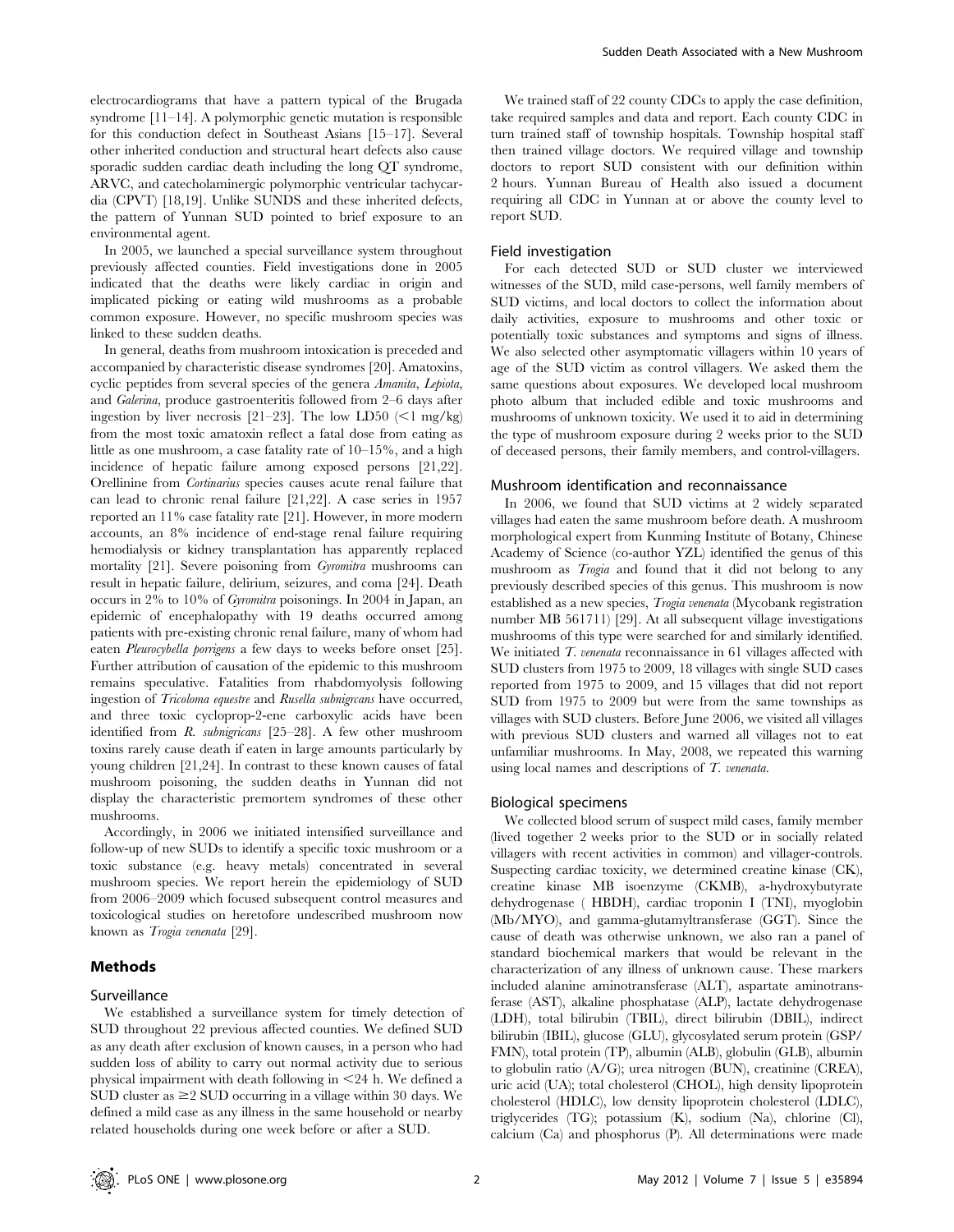using fully automatic biochemical analysis using HITACHI 7600- 110/7170A biochemical analyzers in city or county hospitals.

#### Pathology review

Licensed physicians performed autopsies of SUD cases. All pathology specimens were reviewed by pathologists from Cardiovascular Institute and Fuwai Hospital, Peking Union Medical College and Chinese Academy of Medical Sciences. Pathologists made gross observation of the organ surface and the cut plane. For the heart they also measured the left and right ventricular free wall thickness using a ruler (mm). For adults they also determined whether the lumen of the coronary arteries lumen was narrowed. The organs were then fixed with 10% formalin for at least 3 days. 12 heart tissue blocks (1.8 cm\*3.0 cm) were taken from anterior, lateral and posterior walls of left ventricle and anterior and posterior walls of right ventricle. One tissue block was taken from each of the other organs. However, additional tissue blocks were taken from organs with changes on gross pathology. All tissue blocks were embedded in paraffin and tissue sections were cut at 5 um in thickness. 30 (mean) sections from each tissue block were mounted on slides and stained with haematoxylin and eosin according to standard methods [30]. For each slide we examined by light microscopy the entire area at 5 x and progressively increased magnification to 100x for selected areas including all that appeared abnormal at 5 x and some normal areas. Overall more than 80 fields at 100x fields were examined per section.

#### Informed consent

Because villagers were illiterate, we obtained informed consent orally for blood collection from individuals and for autopsies from family members. The local village doctor explained the procedure and risks in the local language and the consenting person acknowledged with a fingerprint or for the few with minimal literacy, a written mark or character. Approval for oral consent and other aspects of this investigation was granted by the Ethics Committee of Chinese Center for Disease Control and Prevention (ID 200503). This investigation was also part of an ongoing response to a critical public health event.

#### Data analysis

The  $X^2$  or Fisher's exact test was used to assess the significance of differences between subgroups by using Epi Info 3.5.1. In a retrospective cohort approach rates of SUD and symptomatic family members were compared between persons who ate and did not eat the suspect mushrooms. Mantel-Haenszel risk ratio and 95% confidence interval was calculated to adjust for family units. All tests of significance were 2-sided and  $P<0.05$  was considered statistically significant.

#### Results

#### Surveillance and intervention

During June to September 2006–2009, the special surveillance system identified 33 SUDs and 17 SUD-associated, mild cases in 21villages of 11counties. This represented a 73% decline from the 121 SUD detected in the same surveillance area from 2002–2005 (Figure 1). Of 33 SUDs, 73% (24/33) of SUD were from villages that did not have SUD reported before 2006 and thus had not received warnings about avoiding unfamiliar mushrooms. Of the 33 SUDs, 18 plus 13 mild cases occurred in 7 time-space clusters in 8 villages (one cluster involved 2 villages) of 6 counties. The remaining 15 single SUDs plus 4 mild cases were from 14 villages in 9 counties (1 village had single SUDs in two different years). (Table 1).

In the 7 clusters, There was a mean of 2.6 SUDs (range: 2–4) and 1.9 suspected mild cases (range: 1–4) per cluster. All clusters were in small hamlets that were detached from main village. The 7 clusters involved 14 households with 72 persons and the attack rate for all illness (SUD and mild cases) was 43% (31/72), for SUD 25% (18/72) and for case fatality 58% (18/31). The median age of all illness (SUDs and mild cases) was 29 years (Range = 8–56), for SUD 39 years (Range = 8–56). Among all members of affected families the attack rate (AR) of all illness in females was 54% (21/ 39) compared to 30% (10/33) among males.  $(P<0.05)$ .

#### Exposures

During the field investigation of the first 2 SUD clusters (July 2006), we found that the victims had eaten a heretofore unspeciated mushroom, now named Trogia venenata (Figure 2) (Mycobank registration number MB 561711) [29]. This mushroom was delicate and flowerlike. It measured from 5–10 cm wide and 3–7 cm long. Its color ranged from pinkish, to dirty white to light brown. We found this mushroom in the north-central and northwest of the surveillance area at altitudes between 1800 and 2800 m (Figure 3). Finding it required 3–4 hours of searching, but, where found, it grew profusely on dead trees. Villagers in different counties used different common names for this mushroom in different local dialects. Some villagers would pick this mushroom if they ran across it while picking known, edible mushrooms for sale to commercial buyers. However, T. venenata had no commercial value, and the villagers could only eat it. Some reported that it caused diarrhea which they could avoid if they ate small amounts at a time or dried it first.

We found *T. venenata* growing nearby 7 of 8 villages that had SUD clusters during 2006–2009. (Table 1). We found this mushroom at 75% (46) of 61 villages that had SUD clusters reported from 1975 to 2009. This compares to 17% (3) of 18 villages that had only single cases during the same time period  $(p<0.0001$ , Fisher's exact test) and 33% (5) of 15 villages with no reports of SUD  $(p<0.0001,$  Fisher's exact test). All villages with SUD clusters before 2006 had been warned not to eat unfamiliar mushrooms in May 2006 and not to eat T. venenata in May 2008. Only 1 of the 7 villages with a SUD cluster from 2006–2009 had a previous SUD cluster and had been thus warned.

At the 7 current clusters in surveillance area, victims had exposure to  $T$ . *venenata* at 6. (Table 1). In 5 clusters witnesses (including family members or mild suspect case-persons) reported that the victims had eaten the mushroom. We obtained a history of eating this mushroom in 5 clusters. In the sixth cluster we found a substantial amount of  $T$ . *venenata* in the kitchen, however, the only survivors were two young children who could not tell us if they or their deceased family members had eaten the mushrooms. At the seventh remaining cluster, at a village where we did not find T. venenata, we found ARVC on the autopsy of both victims, a married couple.

The 6 SUD clusters with exposure to T. venenata occurred in 7 hamlets with 232 households and 1076 population. 16 SUDs and 13 suspected mild cases occurred in 13 household with 69 family members.  $92\%$  (12) household had exposure to T. venenata except one household with single mild cases. This compares to no exposure to T. venenata in the 2 weeks prior to the SUD event in 31 control-households ( $p<0.001$ , Fisher's exact test). We also did not identify any other potential toxins such as pesticides, rat poisons, chemicals, drugs, and other wild plants, fermented corn flour, moldy or spoiled grain, and traditional medicine more frequently in case-households than control households.

Of the 5 clusters with a definite history that  $T$ . venenata was eaten, there were 59 family members. From our interviews we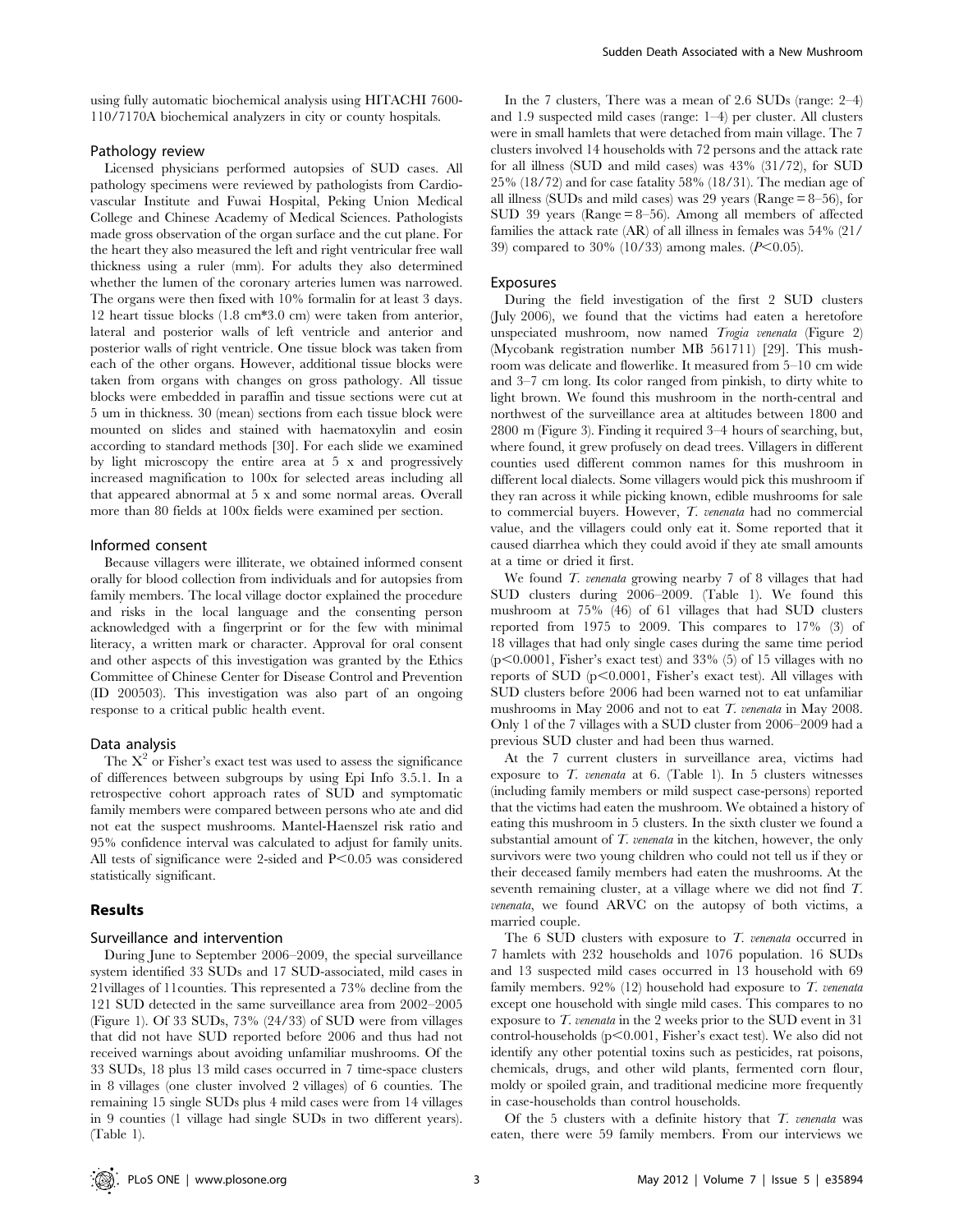

Figure 1. Distribution of 395 sudden unexplained deaths (SUD) in intervention area, 1975–2009, Yunnan Province, China. Deaths increase gradually by year to reach an average of 21 per year from 1990 to 2005. Following warnings in 2006 to villagers about eating unfamiliar mushrooms deaths decrease abruptly. A specific warning about Trogia venenata in 2008 is followed by a sustained decrease to near zero. doi:10.1371/journal.pone.0035894.g001

found that 30 persons ate T. venenata and 29 did not eat this mushroom. Of 30 exposed, 63% (19) developed illness including 30% (9) SUD. Among the 29 family members without histories of eating T. venenata,  $17\%$  (5) developed illness including  $10\%$  (3) with SUD. After adjusting (Mantel Haentzel test) by household, the relative risk for disease was  $3.9$  (95% CI = 1.5–10). Excluding persons with mild illness the relative risk for SUD was 2.3 (95%  $CI = 0.67-8.1$ . Estimates of the amount of T. venenata eaten by 3 SUD victims were 100g (once) in a woman with ARVC and 400 g and 1500 g total eaten several times over 1 week. Among all SUD

Table 1. Clustered and single sudden unexplained deaths (SUDs) by Trogia venenata exposure from SUD surveillance in 22 counties, 2006–2009, Yunnan Province, China.

|         |                                | Trogia venenata* |                |                 |
|---------|--------------------------------|------------------|----------------|-----------------|
|         | No.                            | Ate              | Present        | <b>Total</b>    |
| Cluster | Events                         | 5                | 6              | 7               |
|         | Involved villages <sup>†</sup> | 6                | 7              | 8               |
|         | <b>SUDs</b>                    | 9                | 16             | 18              |
|         | suspected mild cases           | 10               | 13             | 13              |
| Single  | Events                         | $\Omega$         | 58             | 15              |
|         | Involved villages              | $\Omega$         | 5              | 14 <sup>†</sup> |
|         | <b>SUDs</b>                    | $\Omega$         | 5              | 15              |
|         | suspected mild cases           | $\Omega$         | $\overline{4}$ | 4               |

\*Trogia venenata ate means that at least one SUD victim in event ate Trogia venenata. Trogia venenata present means that this mushroom grew around the village.

{ one cluster involved 2 villages.

- $*$ 1 village had single SUDs in 2007 and 2008
- <sup>§</sup>4 villages also had SUD clusters before 2006.

doi:10.1371/journal.pone.0035894.t001

cases the median time from last eating  $T$ . venenata to death was 4 days (range 16 hr to 15 days).

# Characteristics of illness and death associated with Trogia venenata

Among the 13 SUD cases with exposure to  $T$ . venenata, 12 of the deceased were previously in good health while 1 had mild chronic complaints (dizziness and fatigue). One person died while sleeping. The other 12 suddenly lost consciousness during daily activities and either died within 10 minutes (7) or became comatose and died within a day (5). While unconscious 2 had convulsions, 2 vomited, and 1 had urinary incontinence. Just preceding the acute,



Figure 2. Trogia venenata from Tengchong County, Yunnan Province, China. Growing in characteristic natural environment at 2120 m, 102 42 E longitude; 25 04.007 N latitude. Scale of measurement in centimeters (Height = 5cm–10cm, width = 3cm–7cm). doi:10.1371/journal.pone.0035894.g002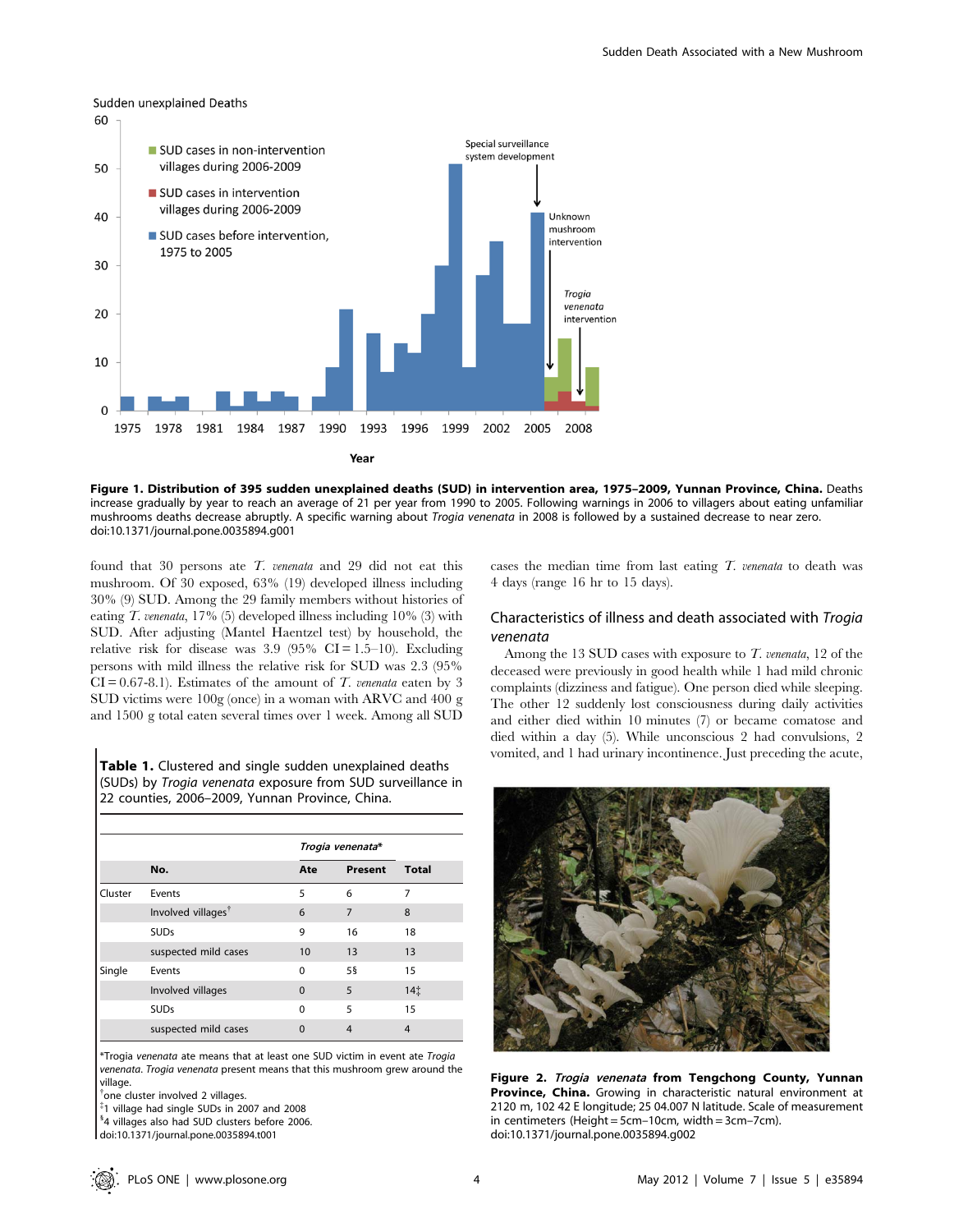

Figure 3. Sudden unexplained deaths (SUDs) by village and presence of Trogia venenata, 2006-2009, Yunnan Province, China. SUD clusters with the presence of T. venenata occur throughout the intervention area with the exception of the far eastern section. All affected villages are in mountainous terrain from 1800 to 2800 meters. One village outside the south central boundary of the area we also found T. venenata and clusters and single SUDs in different years. doi:10.1371/journal.pone.0035894.g003

fatal episode, 7 had one or more episodes of syncope and dizziness. For 3–5 days before this acute, fatal episode, 5 had a variety of transient, recurrent symptoms that did not interfere with their daily activities (Table 2). In 4 of these SUD clusters 10 extended or immediate family members of the deceased also had mild transient symptoms. Compared to SUD cases, they had palpitations and chest distress more frequently.

We did postmortems on 4 SUD cases with exposure to T. venenata. All had microscopic, localized dissolution, disruption, or necrosis of heart muscle fibers with focal lymphocytic infiltration (Figure 4). We noted the additional acute lesions: localized lymphocytic infiltration of the liver in 3, pulmonary alveolar edema in 2, acute kidney tubular necrosis, hepatocyte necrosis,

and congestion of the liver, of the lung, and of the spleen in one each. We found the following underlying conditions in one patient each: ARVC, a patent foramen ovale, and 75% stenosis of the artery of the atrioventricular node. Brain and skeletal muscle were not examined.

The comparison serum biochemistries, enzymes, and electrolytes between of suspected mild case who shared T. venenata meals with SUD victims to village control persons revealed a few notable differences (Table 3). Creatine kinase and the MB isoenzyme, myoglobin, and AST ranged from 1.6 to 3.8 times higher than village controls. These differences were statistically significant only for AST. Serum protein was decreased relative to control-villagers. ALT and other indicators of liver function did not differ. Two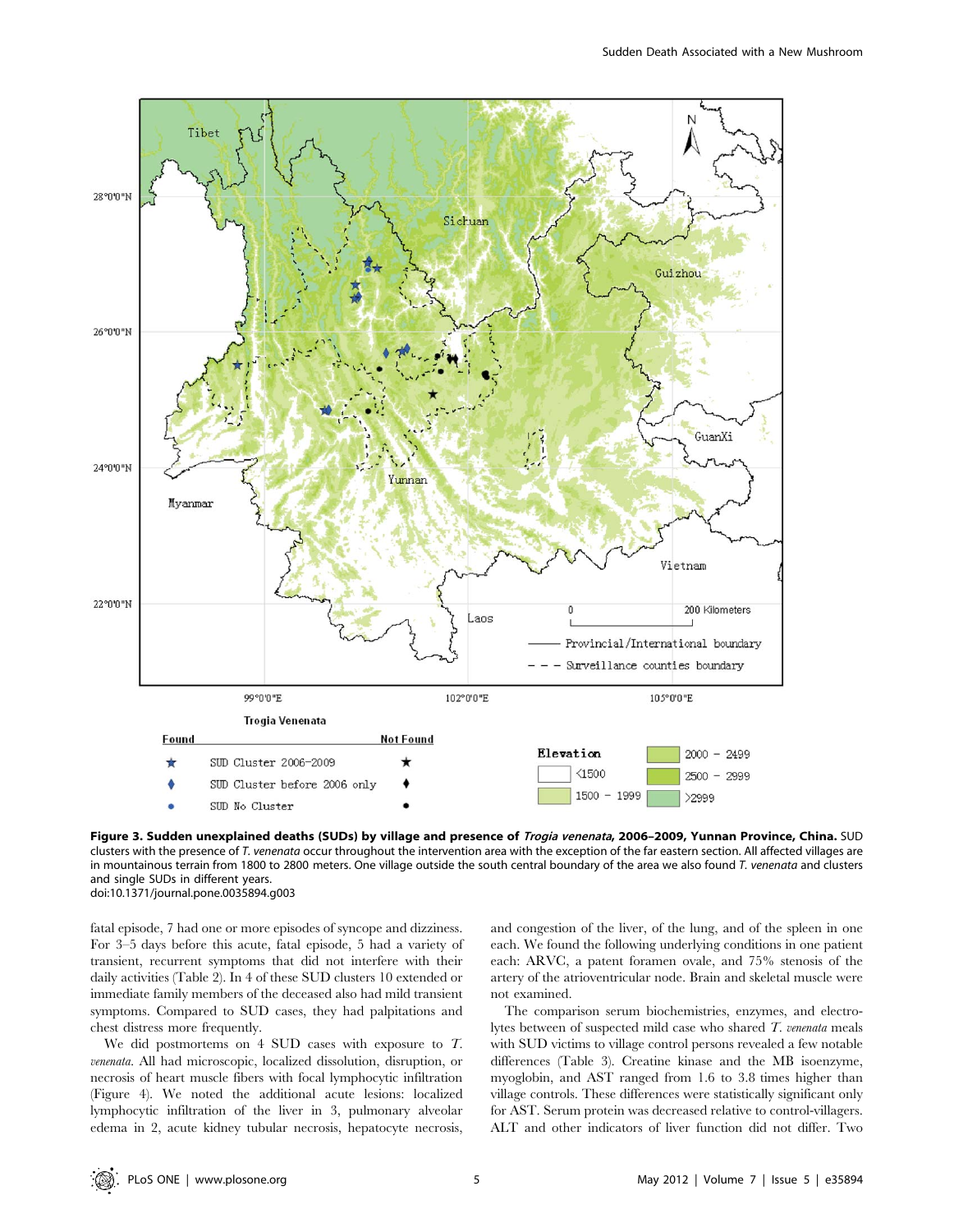Table 2. Symptoms among 13 SUD and 10 mild cases associated\* with Trogia venenata during 2006–2009, Yunnan, China.

|                                               | <b>Number</b>  |                | Percent      |            |                         |  |
|-----------------------------------------------|----------------|----------------|--------------|------------|-------------------------|--|
| <b>Symptoms</b>                               | Mild           | <b>SUD</b>     | <b>Mild</b>  | <b>SUD</b> | $p$ -value $^{\dagger}$ |  |
| Palpitation                                   | 8              | $\overline{2}$ | 73           | 15         | 0.01                    |  |
| <b>Dizziness</b>                              | 6              | 3              | 55           | 23         | $NS^{\ddagger}$         |  |
| Chest distress                                | 6              | $\Omega$       | 55           | 0          | 0.003                   |  |
| Shortness of breath                           | $\overline{4}$ | $\overline{2}$ | 36           | 15         | <b>NS</b>               |  |
| Abdominal pain                                | 5              | 6              | 45           | 46         | <b>NS</b>               |  |
| Syncope or temporary<br>loss of consciousness | $\overline{4}$ | 8              | 36           | 62         | NS                      |  |
| Headache                                      | 5              | 3              | 45           | 23         | <b>NS</b>               |  |
| Cough                                         | $\overline{4}$ | $\Omega$       | 36           | $\Omega$   | 0.03                    |  |
| Vomiting                                      | 4              | 4              | 36           | 31         | <b>NS</b>               |  |
| Sore throat                                   | 3              | 3              | 27           | 23         | <b>NS</b>               |  |
| Convulsion                                    | 1              | 3              | 9            | 23         | <b>NS</b>               |  |
| Chest pain                                    | $\overline{2}$ | 3              | 18           | 23         | <b>NS</b>               |  |
| Fatigue                                       | 1              | 3              | 9            | 23         | <b>NS</b>               |  |
| Hand and foot numbness                        | 1              | $\mathbf{1}$   | $\mathbf{Q}$ | 8          | <b>NS</b>               |  |
| Shoulder or neck pain                         | 1              | 3              | 9            | 23         | <b>NS</b>               |  |
| Coma                                          | $\Omega$       | 6              | $\Omega$     | 46         | 0.02                    |  |
| Difficulty breathing                          | $\Omega$       | 1              | $\Omega$     | 8          | <b>NS</b>               |  |
| Nausea                                        | $\Omega$       | $\mathbf{1}$   | $\Omega$     | 8          | <b>NS</b>               |  |
| Diarrhea                                      | $\mathbf 0$    | 1              | $\Omega$     | 8          | <b>NS</b>               |  |

\*Member of a group that ate T. venanata.

<sup>†</sup>p-value for comparison of frequency of symptom in SUD and mild cases by Fisher's exact test.

 $^{\ddagger}$ not statistically significant, p ${>}0.05$  Fisher's exact test.

doi:10.1371/journal.pone.0035894.t002

suspected mild cases were hypoglycemic (3.31 and 3.65 mmol/L). Serum sodium was higher (mean  $= 143.3$  mmol/L) than in control-villagers (mean  $= 140.2$  mmol/L) but none were hypernatrimic. There were no differences or abnormalities of serum potassium.

## **Discussion**

The data from intensive surveillance and intervention for SUD in northwestern Yunnan Province, China, has revealed an association of clusters of SUD with a newly described mushroom species, *T. venenata*. This association was supported at the village level with a high frequency of this mushroom in villages with SUD clusters. Support also came from the household level revealing higher frequency of T. venenata in households with SUD clusters compared to other houses in the same villages. Finally within exposed families we found the same association comparing persons who ate and did not eat the mushroom. Also supporting our observation is the major, extended decrease in SUD that followed public warnings about eating unfamiliar mushrooms (2006–2007) and T. venenata (2008–2009). In any investigation of SUD, background cases from a variety of causes will be present. Accordingly, some SUD and particularly many of the single cases could have been from background cardiac causes such the ARVC, long QT, and Brugada syndrome [18,19]. Also these underlying defects could also have increased the susceptibility of villagers to T. venenata poisoning.



Figure 4. Heart muscle section from the right ventricle from a sudden unexplained death case. Heart muscle section from the right ventricle from a SUD case, 100x, hematoxylin-eosin, showing focal lymphocytic infiltrates and dissolution and breaking of muscle fibers. doi:10.1371/journal.pone.0035894.g004

The characteristics of the fatal  $T$ . venenata exposures reinforce our earlier impression of the distinctiveness of this syndrome from those seen with other mushrooms. Specifically, persons exposed to T. venenata were either asymptomatic or had mild transient symptoms before losing consciousness and dying. Other fatal mushroom poisonings have characteristic syndromes of progressing severity and often incapacitation over one or more days before death [18]. Amatoxins result in a delayed and progressive onset of hepatic failure sometimes accompanied by renal failure [21–23]. Orellanine leads to renal failure which often becomes chronic [21,22,24]. Fatal gyromitrin poisoning is preceded by hepatic failure, delirium, seizures, and coma [24]. Two species of mushrooms, Russula subnigricans and Tricholoma equestre can produce rhabdomyolysis characterized by muscle stiffness, pain, and tenderness; and massive elevations in CK [25–28]. Deaths may ensue in severe cases from damage to the heart. Although we considered heart damage from rhabdomyolysis as a possible cause of sudden death, we did not find typical symptoms of rhabdomyolysis and elevations in CK were clinically and statistically insignificant.

Our epidemiologic observations have led to toxicological research which has identified from T. venenata, 2 amino acids (2R-amino-4S-hydroxy-5-hexynoic acid and 2R-amino-5-hexynoic acid) that differ by one hydroxyl group [31]. Both are fatally toxic to mice. One of these amino acids was identified in the postmortem heart blood from a single, isolated, SUD from a village where T. venenata grew and where SUD clusters occurred before 2006. The experimental animal studies have one key similarity to the human cases. In mice a 1.6 fold increase in CK was seen after 3 daily sub-lethal doses while CK and other musclerelated enzymes (myoglobin, and AST) were elevated in family contacts of SUD cases that ate T. venenata [31]. However, the experimental study examined only CK.

Normally, indigenous mushroom gatherers are aware of and avoid local toxic species of mushrooms. Several factors may have contributed to the ignorance of the danger from T. venenata. This type of mushroom poisoning was previously unknown. The symptoms between eating the mushroom and sudden death reported from only 50% of fatalities, were very mild, and showed no tendency to worsen or progress prior to the sudden death. Individual villagers had past experience of eating this mushroom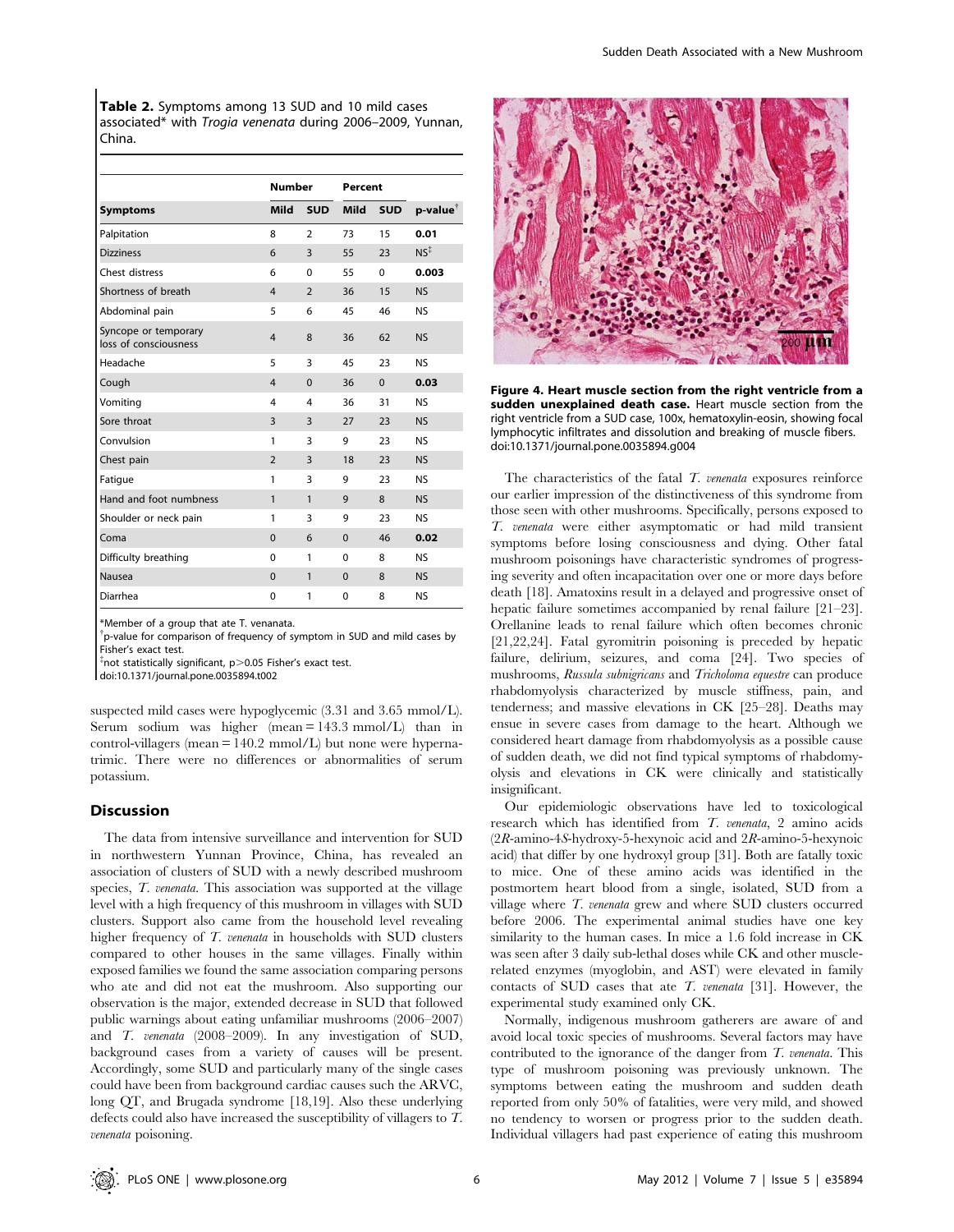Table 3. Selected clinical chemistry determinations from serum of persons with mild cases and other villagers (controls) 6 villages with clusters of sudden unexplained death, 2006–2009, Yunnan Province, China.

|                                          | <b>Number</b>     |          |      | Mean value |                               | <b>Percent elevated</b> |                 | <b>Percent decreased</b> |                          |
|------------------------------------------|-------------------|----------|------|------------|-------------------------------|-------------------------|-----------------|--------------------------|--------------------------|
| <b>Determinations</b>                    | Mild <sup>*</sup> | Villager | Mild | Villager   |                               | Mild                    | <b>Villager</b> | Mild                     | <b>Villager</b>          |
| Creatine kinase (U/L), CK                | 9                 | 80       | 575  | 188        | $3.0 \uparrow$                | 44                      | 29              |                          |                          |
| Creatine kinase MB isoenzyme (U/L), CKMB | 6                 | 63       | 60   | 29         | $2.1$ ↑                       | 67                      | 41              |                          |                          |
| Myoglobin (µg/L), Mb/MYO                 | 3                 | 27       | 80   | 21         | 3.8 <sup>†</sup>              | 33                      | 0               |                          | ٠                        |
| Cardiac troponin I(ng/ml), TNI           | $\mathbf{1}$      | 24       | 0.01 | 0.01       | 1.0                           | $\mathbf{0}$            | $\mathbf{0}$    | $\mathbf{0}$             | $\mathbf{0}$             |
| Alanine aminotransferase (U/L), ALT      | 9                 | 73       | 43   | 27         | 1.6 <sup>†</sup>              | 22                      | 4.1             |                          |                          |
| Aspartate aminotransferase (U/L), AST    | 9                 | 80       | 53   | 26         | $2.0$ ↑                       | 44 $\frac{1}{3}$        | 3.8             |                          | $\overline{\phantom{a}}$ |
| Lactate dehydrogenase(U/L), LDH          | 8                 | 80       | 287  | 228        | $1.3$ ↑                       | 75                      | 44              |                          | ٠                        |
| Glucose (mmol/L), GLU                    | 10                | 51       | 5.2  | 4.8        | $1.1$ $\uparrow$              | 10 <sup>°</sup>         | 3.9             | 20 <sup>5</sup>          | $\mathbf{0}$             |
| Glycosylated serum protein, GSP/FMN      | 3                 | 24       | 1.3  | 1.8        | $1.4 \downarrow$ <sup>‡</sup> | 0                       | 0               | 33                       | 0                        |
| Total protein (g/L), TP                  | 9                 | 56       | 66   | 78         | $1.2 \downarrow$ <sup>#</sup> | $\mathbf{0}$            | 27              | $22^s$                   | $\mathbf{0}$             |
| Albumin (g/L), ALB                       | 9                 | 56       | 43   | 47         | $1.1 \downarrow$              | $\mathbf 0$             | $\Omega$        | 11                       | $\mathbf 0$              |
| Globulin (g/L), GLB                      | 9                 | 34       | 23   | 30         | $1.3 \downarrow$ <sup>‡</sup> | 11                      | 8.8             | 22                       | 12                       |
| Sodium, meg/L                            | 12                | 80       | 143  | 140        | $1.0 \uparrow$                | $25^{\frac{5}{3}}$      | $\Omega$        | 8.3                      | 1.3                      |
| Potassium, meg/L                         | 12                | 80       | 4.1  | 4.4        | $0.9 \downarrow$              | 0.0                     | 3.8             | 0.0                      | 2.5                      |
| Calcium, meg/L                           | 12                | 72       | 2.5  | 2.5        | 1.0                           | 17 <sup>5</sup>         | 0.0             | 0.0                      | 1.4                      |

\*2 unknown and 1 not admitted exposure to T. venenata for creatine kinase, alanine aminotransferase, aspartine aminotransferase, glucose, total protein, albumin, globulin, and Na<sup>+</sup>. 2 unknown for creatine kinase MB isoenzyme, 1 unknown for myoglobulin, 1 unknown and 1 not admitted for glycosylated serum protein.<br><sup>TDD</sup> (Pelative difference – (mean value for mild cases)((mean value  ${}^{\tilde{\tau}}$ RD (Relative difference = (mean value for mild cases)/(mean value for control villagers). Relative increase  $\uparrow$ , relative decrease  $\downarrow$  between mild cases and controlvillagers.

{ <sup>p</sup>,0.05, Kruskal Wallis test between mild cases and control-villagers. <sup>1</sup>

 $\rm{^5p}$ <0.05, Fisher's exact test between mild cases and control-villagers.

doi:10.1371/journal.pone.0035894.t003

with only minimal and tolerable ill effects. This mushroom was hard to find and had no commercial value thus lowering the chance that it would come to the attention of outsiders. Since each village named the mushroom differently, a village that did recognize the danger would not communicate this fact clearly to other villages. We also could surmise that among the villages in NW Yunnan where T. venenata grew, some did recognize T. venenata as a dangerous mushroom and did stop eating it.

Despite our best attempts to reach the sites promptly, clinical data was very incomplete. We were invariably too late to obtain key clinical tests and specimens from SUD victims before death. Postmortem specimens were obtained on a few cases and because of cultural taboos did not include brain. Differences in symptomatology between mild and SUD cases could have resulted simply because the deceased did not complain to family or friends of all symptoms before losing consciousness. In comparison complete symptom histories could be obtained from living persons who had mild cases through face-to-face interviews. The history of eating this mushroom may have sometimes not been disclosed. In particular, in villages with prior SUD clusters eating the mushroom was tantamount to admitting non-compliance with official warnings. Indeed, a collaborator identified the toxic amino acid in the postmortem heart blood from a single SUD case for which family members denied that the deceased was exposed to T. venenata [31]. Our data on the quantity and timing of the exposure to T. venenata was very sparse and had excessive variability in amount and frequency of exposure. Animal experiments will need to model moderate dose exposures over several days with assessment of changes in key biochemical indicators such as glucose, lipids, creatine kinase, troponins, and myoglobin.

We conclude that  $T$ . *venenata* is a strong suspect for a cause of clusters of SUD in Yunnan Province. Our findings were sufficient to institute targeted warnings to villagers throughout affected area. Continuing intensive surveillance during the 2010 and 2011 SUD season (June-September) identified 3 SUDs without exposure to T. venenata and no clusters of SUD in this intervention area. This apparently successful public health intervention underscores our finding. However, additional insights into the mechanisms of toxicity of T. venenata will most likely come from animal experimentation using the two implicated amino acids.

#### Acknowledgments

We thank all local Centers for Disease Control and Prevention, in Yunnan Province especially Tengchong, Dayao, Ninlang, Heqing, Gucheng, Xiangyun, Lufeng, Moding, Yongsheng, Chuxiong, Nanjian counties and Dali, Chuxiong, Li Jiang, Bao Shan cities for surveillance, their assistance in coordinating, participating field activity, and provision of logistical support. We very much appreciate all experts involved in assisting and suggesting at field work from Chinese Center for Disease Control and Prevention, Yunnan Institute of Endemic Diseases Control and Prevention, Cardiovascular Institute and Fuwai Hospital, Chinese Academy of Medical Sciences and Peking Union Medical College.

## Author Contributions

Conceived and designed the experiments: GQS WLH JZ HZ REF GZ. Performed the experiments: GQS WLH JZ HZ TS LY SZ BLL YBW LM ZXL YG. Analyzed the data: GQS TS REF GZ. Wrote the paper: GQS REF GZ. Identified the unknown mushroom from different places as the same: ZLY.